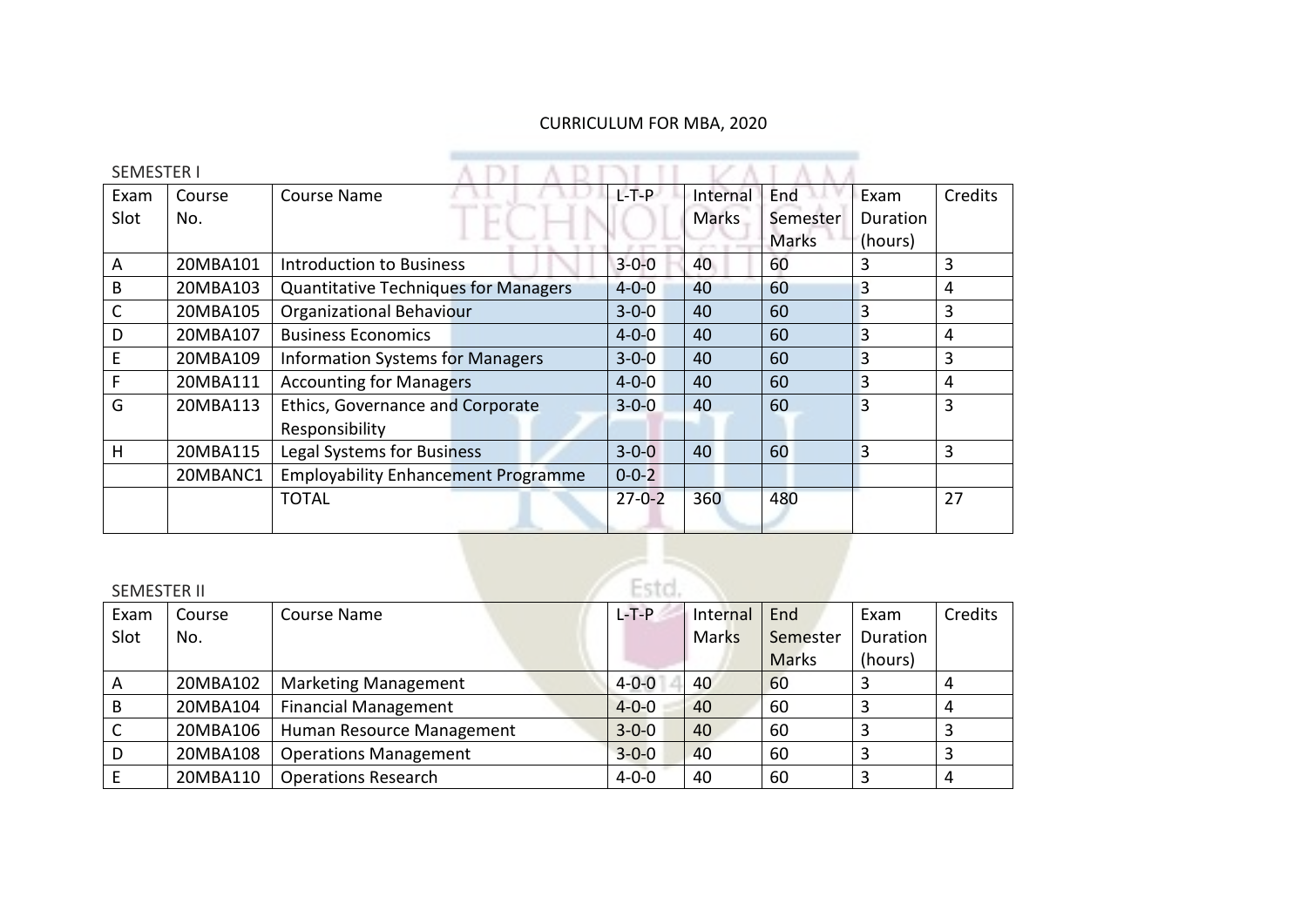| 20MBA112 | <b>Research for Managerial Decisions</b>                | $3 - 0 - 0$  | 40  | 60  |    |
|----------|---------------------------------------------------------|--------------|-----|-----|----|
| 20MBA114 | <b>Entrepreneurship Development</b>                     | $3 - 0 - 0$  | 40  | 60  |    |
| 20MMOOC  | Any PG Management Course of 3 Credits<br>of NPTL/SWAYAM | $0 - 0 - 3$  |     |     |    |
| 20MBANC2 | Integrated Disaster Management                          | $1 - 0 - 1$  |     |     |    |
|          | <b>TOTAL</b>                                            | $25 - 0 - 4$ | 360 | 480 | 27 |

# MBA SUMMER INTERNSHIP OUTSIDE THE COLLEGE: (6 WEEKS to 8 WEEKS)

#### SEMESTER III

| Exam | Course     | Course Name                   | $L-T-P$      | Internal     | End          | Exam           | Credits |
|------|------------|-------------------------------|--------------|--------------|--------------|----------------|---------|
| Slot | No.        |                               |              | <b>Marks</b> | Semester     | Duration       |         |
|      |            |                               |              |              | <b>Marks</b> | (hours)        |         |
| A    | 20MBA201   | <b>International Business</b> | $4 - 0 - 0$  | 40           | 60           | 3              | 4       |
| B    | 20MBA203   | <b>Business Analytics</b>     | $4 - 0 - 0$  | 40           | 60           | $\overline{3}$ | 4       |
| C    | 20MBA---   | Elective I                    | $3 - 0 - 0$  | 40           | 60           | 3              | 3       |
| D    | 20MBA---   | Elective II                   | $3 - 0 - 0$  | 40           | 60           | 3              | 3       |
| E    | $20MBA---$ | Elective III                  | $3 - 0 - 0$  | 40           | 60           | 3              | 3       |
|      | 20MBA---   | Elective IV                   | $3 - 0 - 0$  | 40           | 60           | 3              | 3       |
| G    | 20MBA---   | Elective V                    | $3 - 0 - 0$  | 40           | 60           | 3              | 3       |
|      | 20MBA351   | Internship                    | $0 - 0 - 6$  | 40           | 60           |                | 3       |
|      |            | <b>TOTAL</b>                  | $23 - 0 - 6$ | 380          | 420          |                | 26      |
|      |            |                               |              |              |              |                |         |

#### SEMESTER IV

| $\overline{\phantom{0}}$<br>Exam | Course | Course<br><b>Name</b> | -<br>⊺- F<br>- | Internal                          | End      | $\overline{\phantom{0}}$<br>Exam | Credits |
|----------------------------------|--------|-----------------------|----------------|-----------------------------------|----------|----------------------------------|---------|
| Slot                             | No.    |                       |                | $\overline{\phantom{a}}$<br>Marks | Semester | Duration                         |         |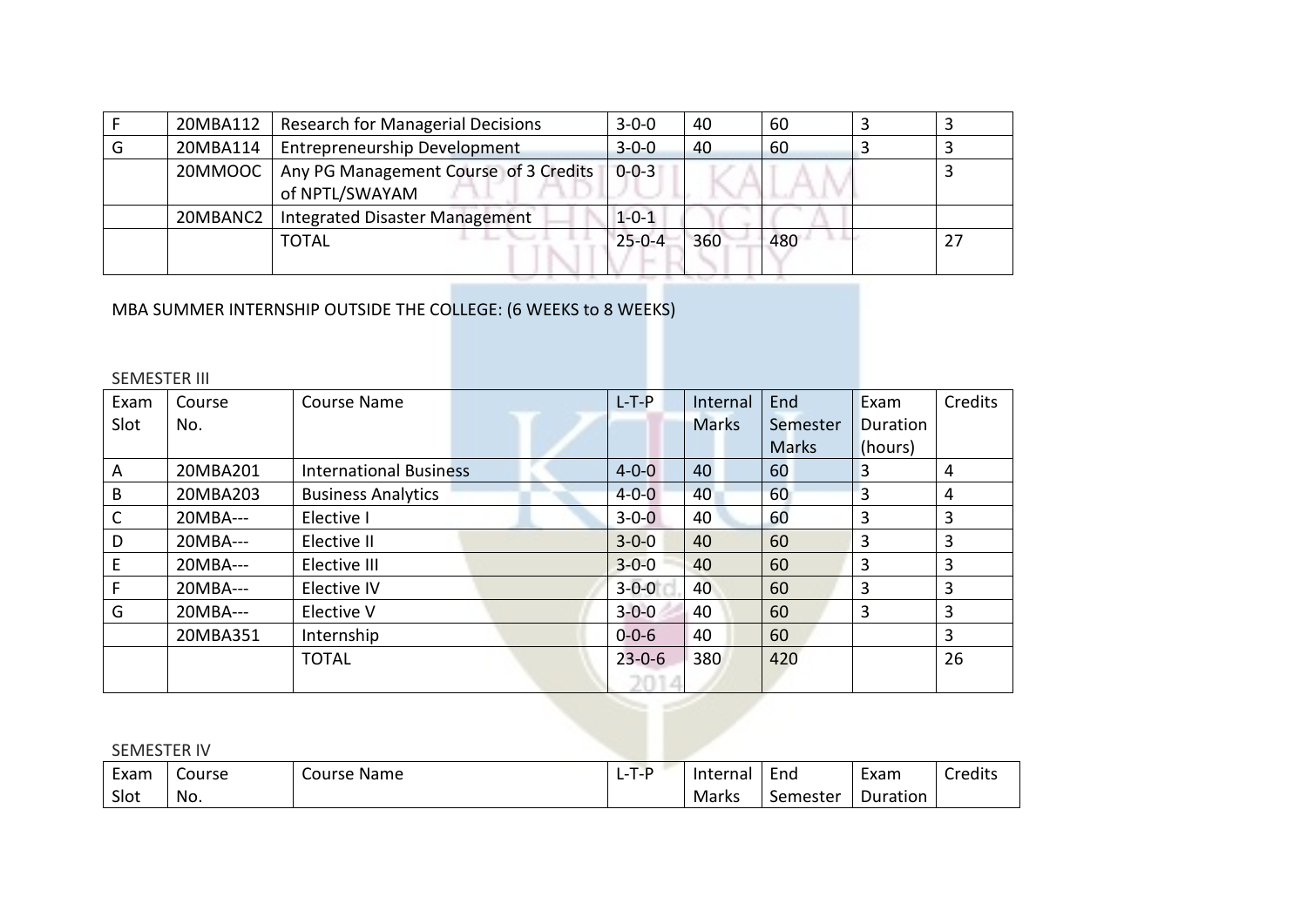|   |          |                                      |              |      | Marks | (hours) |     |
|---|----------|--------------------------------------|--------------|------|-------|---------|-----|
| A | 20MBA202 | <b>Strategic Management</b>          | $4 - 0 - 0$  | 40   | 60    | 3       | 4   |
| B | 20MBA204 | Industry 4.0 and AI applications for | $4 - 0 - 0$  | 40   | 60    | 3       | 4   |
|   |          | <b>Business</b>                      |              |      |       |         |     |
|   | 20MBA--- | Elective VI                          | $3 - 0 - 0$  | 40   | 60    | 3       | 3   |
| D | 20MBA--- | Elective VII                         | $3 - 0 - 0$  | 40   | 60    | 3       | 3   |
|   | 20MBA--- | Elective VIII                        | $3 - 0 - 0$  | 40   | 60    | 3       | 3   |
|   | 20MBA352 | Project & Comprehensive Viva Voce    | $0 - 0 - 10$ | 100  | 100   | 3       | 5   |
|   |          | <b>TOTAL</b>                         |              | 350  | 370   |         | 22  |
|   |          |                                      |              |      |       |         |     |
|   |          | <b>G.TOTAL</b>                       |              | 1450 | 1750  |         | 102 |
|   |          |                                      |              |      |       |         |     |

### 3. LIST OF ELECTIVES

| Course<br>No. | <b>HR Electives</b>                                           | Semester       | Exam Slot |
|---------------|---------------------------------------------------------------|----------------|-----------|
| 20MBA211      | Dynamics of Training and Executing Development Fatel<br>an wa | <b>S3</b>      |           |
| 20MBA213      | Discovery of Self & Others                                    | S <sub>3</sub> | C         |
| 20MBA215      | Organizational Change and Development<br>m a                  | S <sub>3</sub> | D         |
| 20MBA217      | <b>HRM Polices &amp; Strategies</b>                           | S <sub>3</sub> | D         |
| 20MBA219      | Industrial Relations and Labour Law                           | S <sub>3</sub> | E         |
| 20MBA221      | <b>Global HRM</b>                                             | S <sub>3</sub> | E         |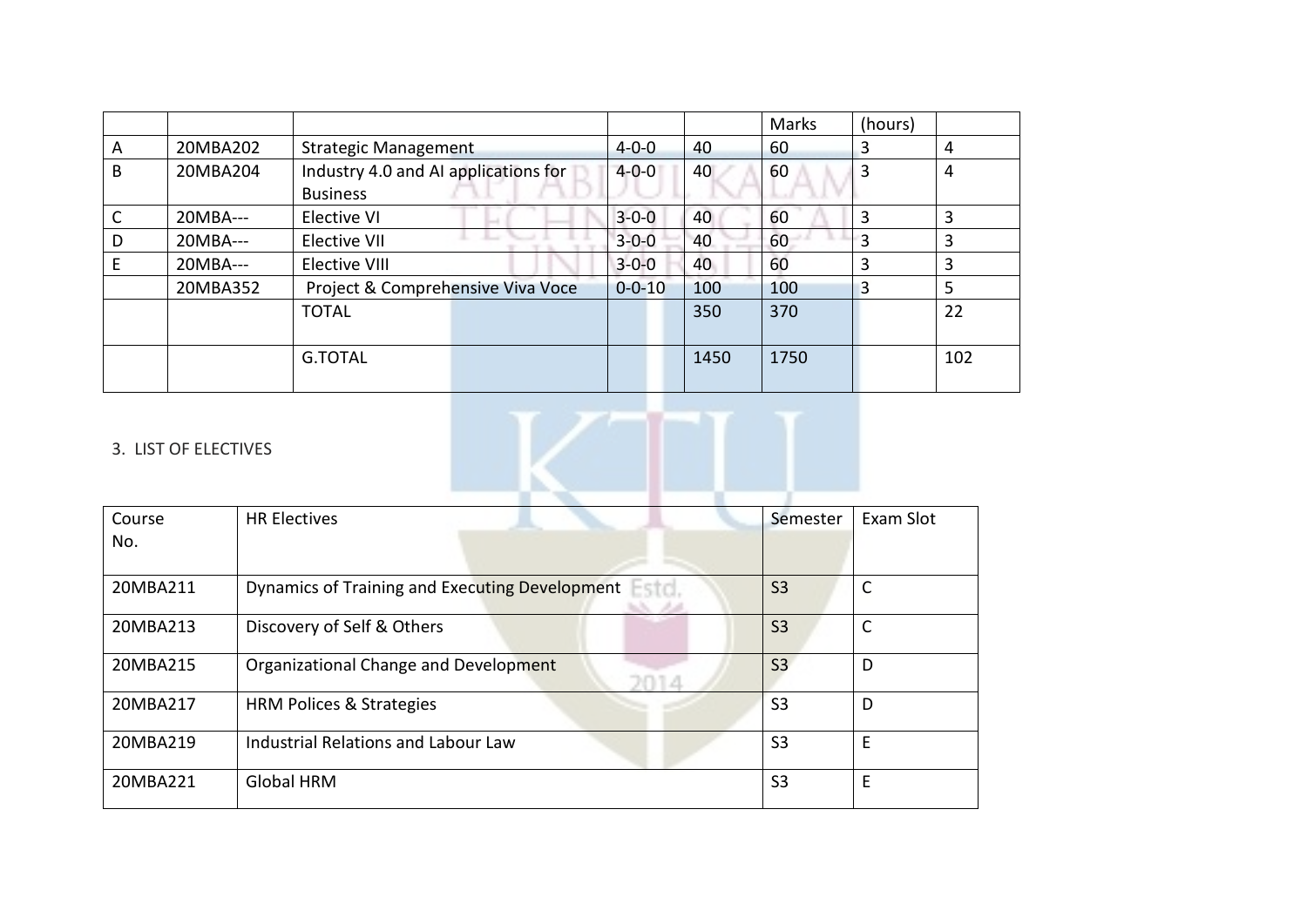| 20MBA223 | Human Resource Analytics                       | S <sub>3</sub> | F            |
|----------|------------------------------------------------|----------------|--------------|
| 20MBA225 | Leadership, Influence & Power                  | S <sub>3</sub> | F            |
| 20MBA227 | <b>Reward Management</b>                       | S <sub>3</sub> | G            |
| 20MBA229 | <b>Negotiations &amp; Conflict Resolutions</b> | S <sub>3</sub> | G            |
| 20MBA212 | Performance Management                         | S <sub>4</sub> | $\mathsf{C}$ |
| 20MBA214 | Management of Creativity & Innovation          | <b>S4</b>      | $\mathsf{C}$ |
| 20MBA216 | Team Dynamics & Cross Cultural Management      | <b>S4</b>      | D            |
| 20MBA218 | <b>Industrial Psychology</b>                   | <b>S4</b>      | D            |
| 20MBA220 | HR Consulting: Profession and Practice         | <b>S4</b>      | E            |
| 20MBA222 | Talent Source & Acquisitions                   | <b>S4</b>      | E            |
|          |                                                |                |              |

| Course   | <b>Finance Electives</b>                   | Semester       | Exam Slot |
|----------|--------------------------------------------|----------------|-----------|
| No.      | Estol                                      |                |           |
| 20MBA231 | <b>Financial Markets and Services</b>      | S <sub>3</sub> |           |
| 20MBA233 | Project Finance<br>NOTI 4.                 | S <sub>3</sub> |           |
| 20MBA235 | Cost Accounting and Budget Control         | S <sub>3</sub> | D         |
| 20MBA237 | Security Analysis and Portfolio Management | S <sub>3</sub> | D         |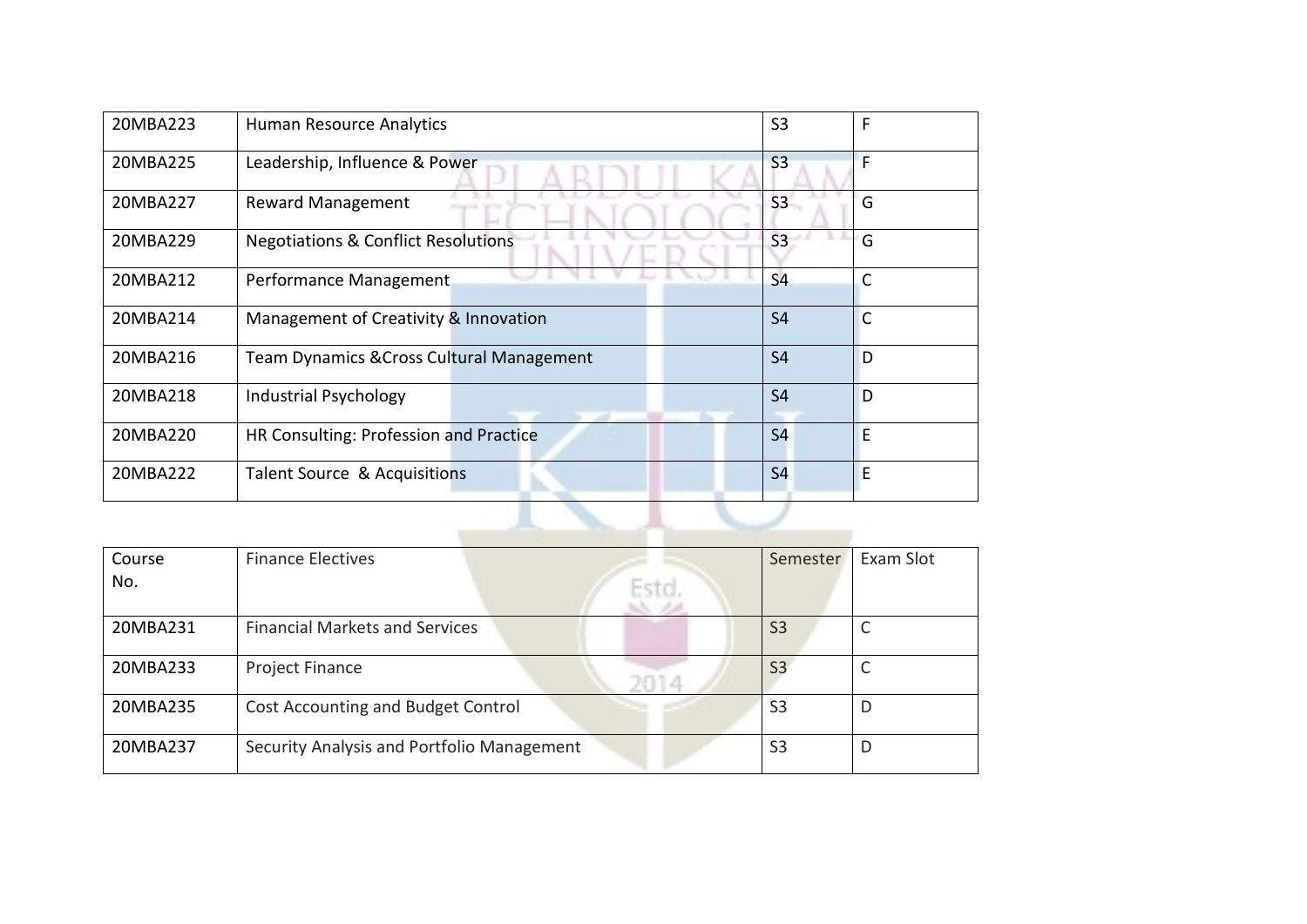| 20MBA239 | Managing Banks and Financial Institutions          | S <sub>3</sub> | E              |
|----------|----------------------------------------------------|----------------|----------------|
| 20MBA241 | <b>Entrepreneurial Finance</b>                     | S <sub>3</sub> | E              |
| 20MBA243 | <b>International Finance</b>                       | S <sub>3</sub> | F              |
| 20MBA245 | <b>Statistics Methods for Financial Analytics</b>  | S <sub>3</sub> | F              |
| 20MBA247 | <b>Financial Technologies</b>                      | S <sub>3</sub> | G              |
| 20MBA249 | <b>NBFCs &amp; Micro Finance</b>                   | S <sub>3</sub> | G              |
| 20MBA232 | <b>Financial Information Analysis</b>              | <b>S4</b>      | $\overline{C}$ |
| 20MBA234 | <b>Financial Derivatives</b>                       | <b>S4</b>      | $\overline{C}$ |
| 20MBA236 | <b>Financial Risk Management</b>                   | <b>S4</b>      | D              |
| 20MBA238 | Strategic Financial management                     | <b>S4</b>      | D              |
| 20MBA240 | <b>Insurance Management</b>                        | <b>S4</b>      | E              |
| 20MBA242 | <b>Financial Applications for Machine Learning</b> | <b>S4</b>      | E              |
|          | ESTO.                                              |                |                |
|          |                                                    |                |                |

| Course   |                                         |                | <b>Exam Slots</b> |
|----------|-----------------------------------------|----------------|-------------------|
| No.      |                                         |                |                   |
|          | Marketing Electives                     | Semester       |                   |
| 20MBA251 | <b>Strategic Marketing Intelligence</b> | S <sub>3</sub> |                   |
| 20MBA253 |                                         |                |                   |
|          | <b>B2B Marketing</b>                    | S <sub>3</sub> |                   |
| 20MBA255 | <b>Consumer Behaviour</b>               | S <sub>3</sub> | D                 |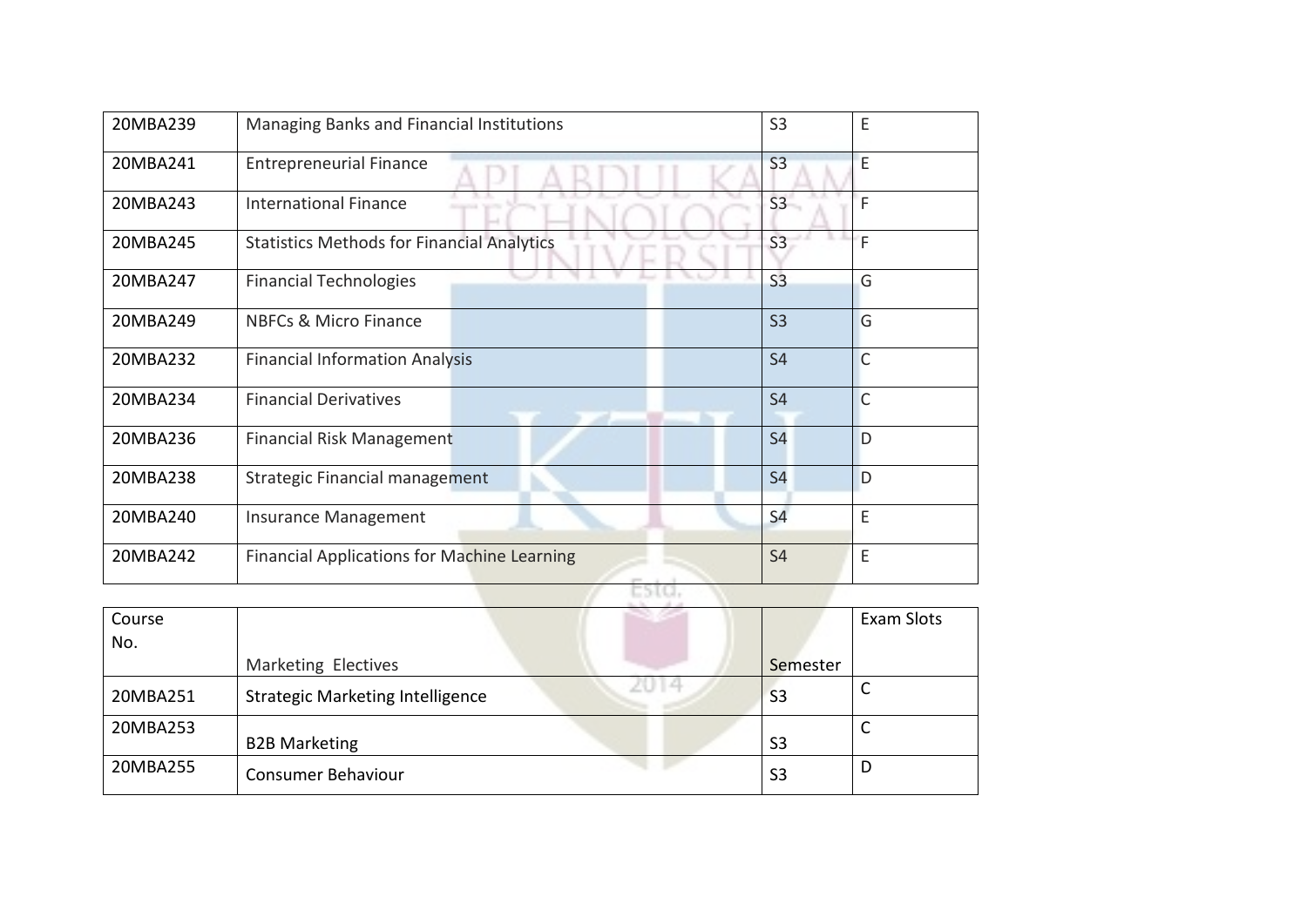| 20MBA257 | <b>Services Marketing</b>                  | S <sub>3</sub> | D            |
|----------|--------------------------------------------|----------------|--------------|
| 20MBA259 | <b>Integrated Marketing Communications</b> | S <sub>3</sub> | E            |
| 20MBA261 | Marketing Research                         | S <sub>3</sub> | E            |
| 20MBA263 | <b>Retail Management</b>                   | S <sub>3</sub> | F            |
| 20MBA265 | Sales & Distribution Management            | S <sub>3</sub> | F            |
| 20MBA267 | <b>Brand Management</b>                    | S <sub>3</sub> | G            |
| 20MBA269 | Hospitality and Tourism Marketing          | S <sub>3</sub> | G            |
| 20MBA252 | <b>Social Marketing</b>                    | S <sub>4</sub> | C            |
| 20MBA254 | <b>Customer Relationship Management</b>    | S <sub>4</sub> | $\mathsf{C}$ |
| 20MBA256 | <b>Rural Marketing</b>                     | <b>S4</b>      | D            |
| 20MBA258 | <b>Strategic Marketing</b>                 | S <sub>4</sub> | D            |
| 20MBA260 | <b>International Marketing</b>             | S <sub>4</sub> | E            |
| 20MBA262 | Digital and Social Media Marketing         | <b>S4</b>      | E            |
|          |                                            |                |              |

| Course   | <b>Operation Electives</b>                  | Semester | Exam Slot |
|----------|---------------------------------------------|----------|-----------|
| No.      |                                             |          |           |
| 20MBA271 | Supply Chain Management                     |          |           |
| 20MBA273 | <b>Facilities &amp; Location Management</b> | S3       | ∽         |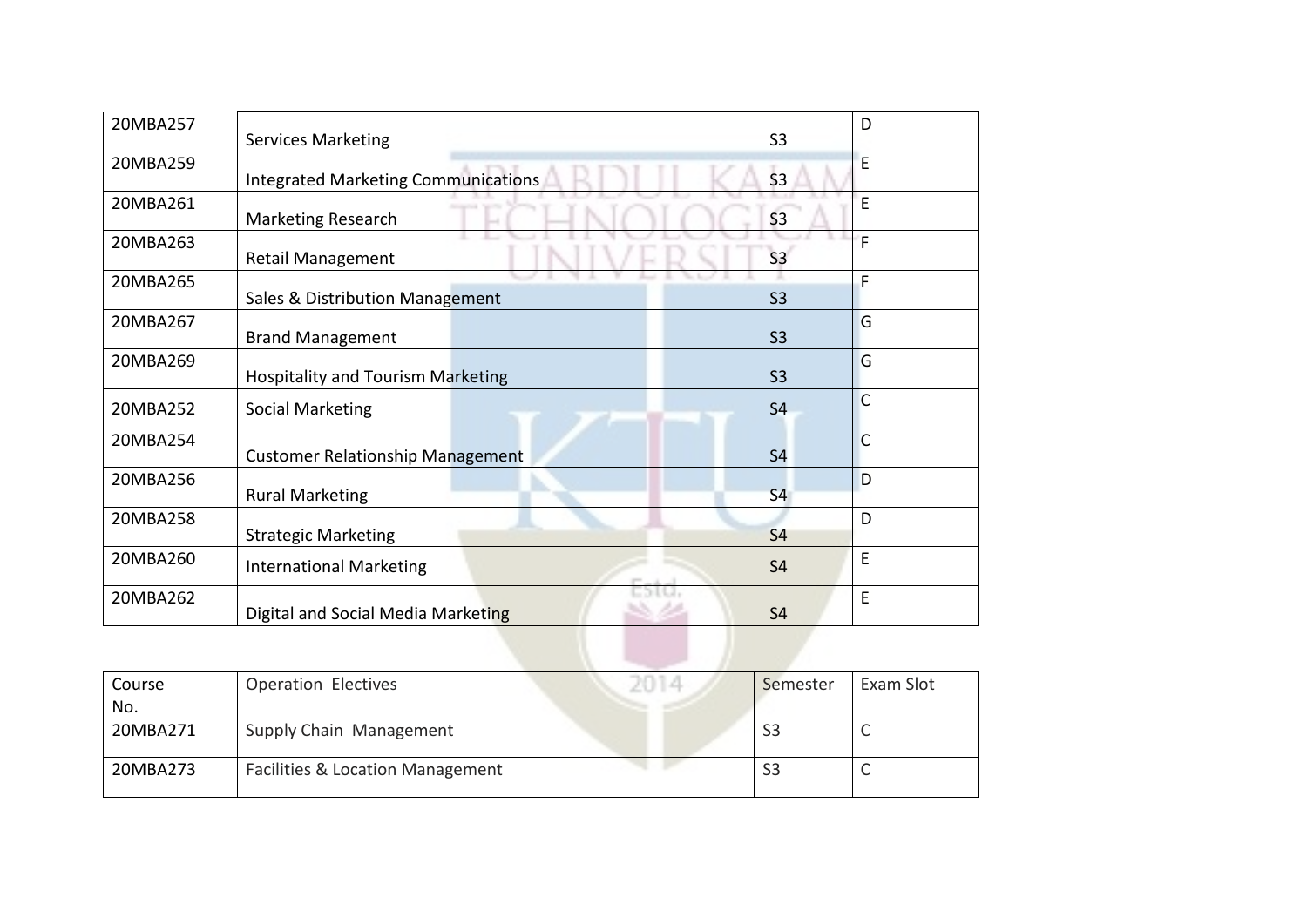| 20MBA275 | Quality Management                               | S <sub>3</sub> | D              |
|----------|--------------------------------------------------|----------------|----------------|
| 20MBA277 | Six Sigma & TQM                                  | S <sub>3</sub> | D              |
| 20MBA279 | <b>Business Process Reengineering</b>            | S <sub>3</sub> | E              |
| 20MBA281 | <b>Services &amp; Operations Management</b>      | S <sub>3</sub> | E              |
| 20MBA283 | <b>Healthcare Management</b>                     | S <sub>3</sub> | F              |
| 20MBA285 | Decision Analysis for Management                 | S <sub>3</sub> | F              |
| 20MBA287 | <b>Advanced Maintenance Management</b>           | S <sub>3</sub> | G              |
| 20MBA289 | <b>Advanced Project Management</b>               | S <sub>3</sub> | G              |
| 20MBA272 | <b>Technology Application and IPR</b>            | S <sub>4</sub> | $\overline{C}$ |
| 20MBA274 | Innovation and New Product Management            | S <sub>4</sub> | $\mathsf{C}$   |
| 20MBA276 | Business Planning for Small & Medium Enterprises | S <sub>4</sub> | D              |
| 20MBA278 | Managing Public Private Partnerships             | <b>S4</b>      | D              |
| 20MBA280 | <b>New Business Models</b>                       | <b>S4</b>      | E              |
| 20MBA282 | <b>World Class Manufacturing</b>                 | S <sub>4</sub> | E              |
|          | 2014                                             |                |                |

| Course   | System Electives           | Semester | Exam Slot |
|----------|----------------------------|----------|-----------|
| No.      |                            |          |           |
| 20MBA291 | System Analysis and Design | ၁၁       |           |
|          |                            |          |           |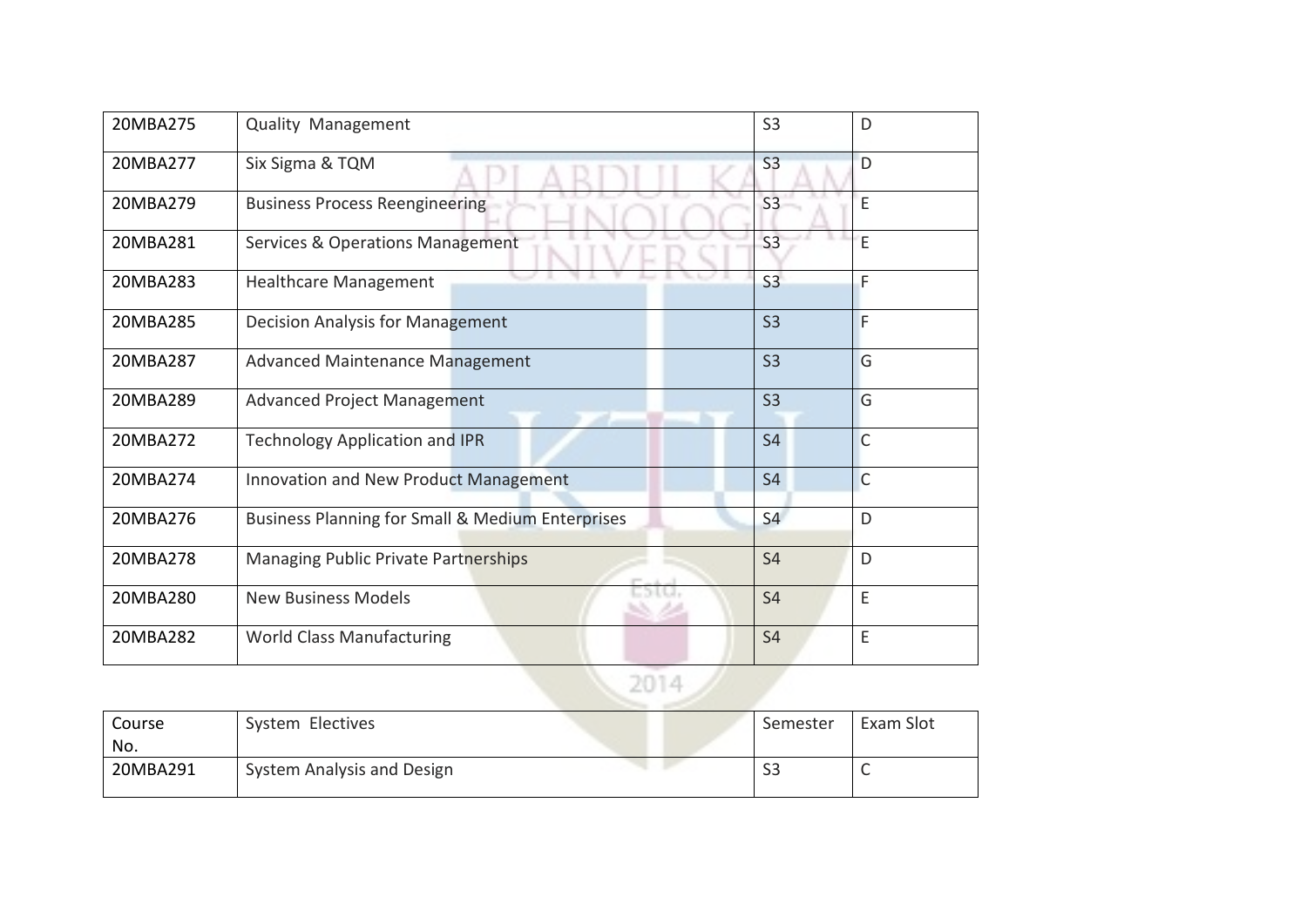| 20MBA293 | <b>Global Information System</b>             | S <sub>3</sub> | $\mathsf{C}$   |
|----------|----------------------------------------------|----------------|----------------|
| 20MBA295 | <b>Business Database System</b>              | S <sub>3</sub> | D              |
| 20MBA297 | Knowledge Management and IT/ ITES Consulting | S <sub>3</sub> | D              |
| 20MBA299 | Information Security and Risk Management     | S <sub>3</sub> | E              |
| 20MBA301 | Business Intelligence and Data warehousing   | S <sub>3</sub> | E              |
| 20MBA303 | e-Business                                   | <b>S3</b>      | F              |
| 20MBA305 | Al Strategies for Business                   | S <sub>3</sub> | F              |
| 20MBA307 | e-Governance                                 | S <sub>3</sub> | G              |
| 20MBA309 | <b>Simulation for Managers</b>               | S <sub>3</sub> | G              |
| 20MBA292 | <b>Business Data Mining</b>                  | <b>S4</b>      | $\overline{C}$ |
| 20MBA294 | Software Project Management                  | S <sub>4</sub> | C              |
| 20MBA296 | <b>Enterprise Resource Planning</b>          | <b>S4</b>      | D              |
| 20MBA298 | 36 M.J<br>Cloud Computing & Cyber Security   | <b>S4</b>      | D              |
| 20MBA302 | Enterprise Management in Digital era         | <b>S4</b>      | E              |
| 20MBA304 | Software Engineering<br>2014                 | <b>S4</b>      | E              |

| Course | . .<br>$\sqrt{2}$<br>Electives<br>uener?'<br>d | semester | Slot<br>xam<br>∟∧a⊧ |
|--------|------------------------------------------------|----------|---------------------|
| No.    |                                                |          |                     |